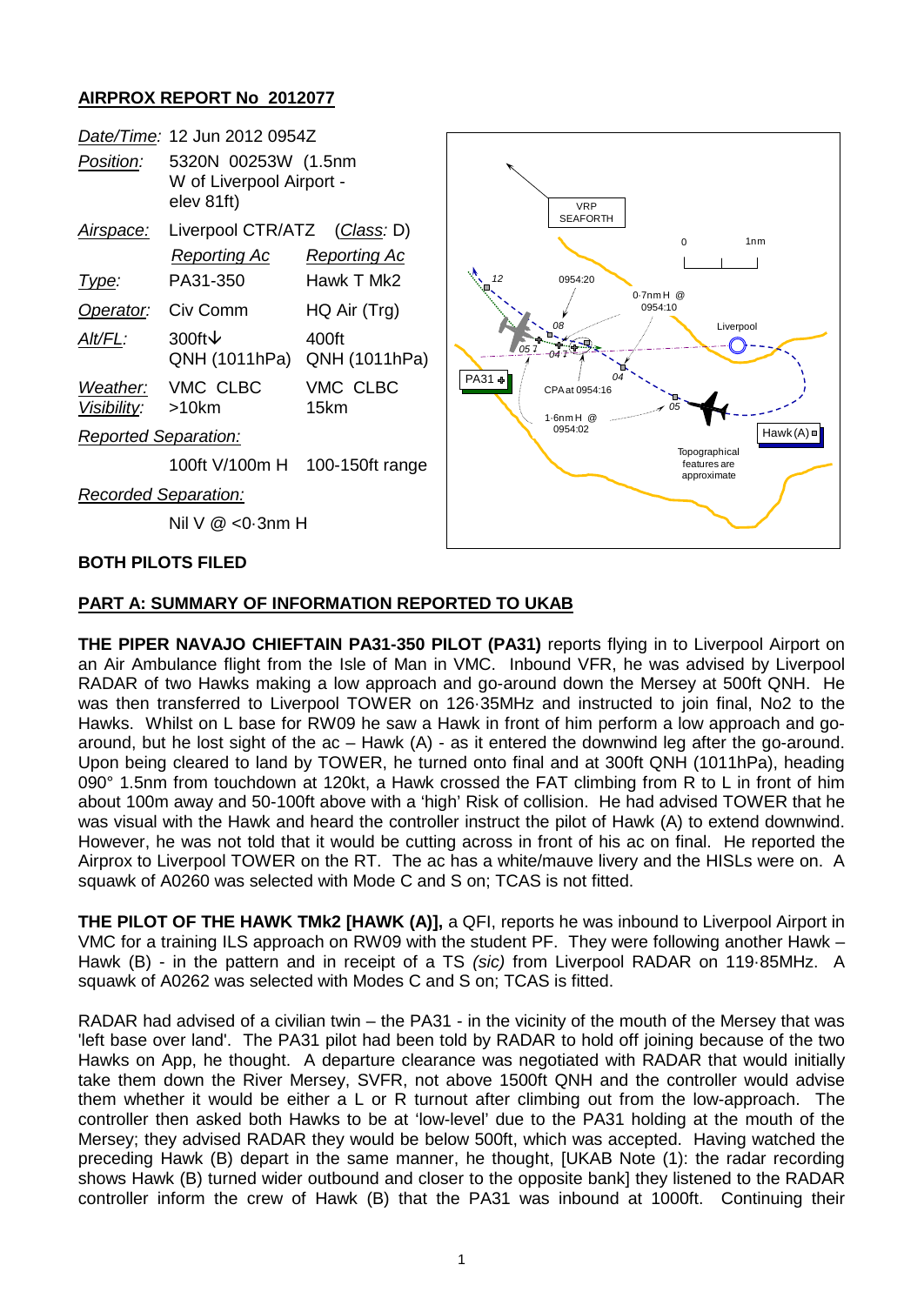approach, at short final for the low-approach they heard the PA31 pilot ask for joining instructions, which he was given together with the position of their Hawk (A). The twin pilot called that he was visual with both Hawks and changed to the TOWER frequency. After their go-around, upon rolling out pointing W down the River Mersey at about 500ft QNH, RADAR informed them that the PA31 was 'one and a half mile final to RW09, extend downwind until you pass behind please'; however, this extension downwind would have taken his jet over a built up area at 500ft and at the same time TCAS enunciated a TA. It took some time to digest all this information and try to get SA on the exact position of the PA31. The TCAS contact initially showed up R of the nose (as he would have expected from his own SA and the overland, left base radio call) but then the contact proceeded to move to L of the nose and this inaccurancy became a distraction that compounded his loss of SA on the PA31. The RADAR controller transmitted the PA31's position to them again and they informed him that they were below 500ft in accordance with his departure instructions. He believed the twin was altitude-deconflicted, from their departure instructions, his own SA [having heard the crew of Hawk (B) being told that the PA31 was inbound at 1000ft] and the TCAS contact out to the L, he believed the safest course of action would be to continue down the course of the River Mersey and not turn L to head downwind, as this would have turned them towards the TCAS contact. About 10sec after RADAR's position call, descending through 370ft down to 250ft ALT in a slight RH turn through 295°, the front seat student PF obtained visual contact with the PA31 slightly below, in their front L quarter 300ft away and initiated a RH pull up. They passed above and slightly in front of the twin ac at an estimated slant range of about 100-150ft with a 'medium' Risk of collision. Departing down the River Mersey, they exited the CTR and, having discussed the event with the student, continued the sortie. TCAS did not enunciate any RA.

**THE LIVERPOOL AERODROME CONTROLLER (TOWER)** reports that he was pre-noted by RADAR about two light-twin ac joining VFR from the N and, at a similar time, also notified about 2 Hawk ac making individual instrument approaches to RW09. During the discussion with the RADAR controller, it was agreed that the light-twins would be instructed to follow the E bank of the River Mersey towards the A/D to de-conflict with the Hawk ac, that would be routeing up *(sic)* the Mersey low-level on departure; he was informed by RADAR that TI had been passed to all ac concerned whilst they were on the same frequency. The first light twin made its approach after the Hawk (B) had gone around, that was uneventful. However, when the second twin - the PA31 - reported final and had been cleared to land, the pilot advised 'I'm visual with the Hawk that's just missed us'. He was surprised at this as he believed TI had been given on Hawk (A), it had just gone through the approach and the weather was good. Querying the PA31 pilot, 'I thought you'd been given traffic information on that ac?', the pilot replied that he had but 'didn't expect it to get that close'. The PA31 made an uneventful approach and landing, but did not indicate at the time that he would be filing an Airprox.

**THE LIVERPOOL APPROACH RADAR CONTROLLER (RADAR)** reports that Hawk (A) was on an ILS approach to RW09 and then departed low-level via the River Mersey to leave the CTR, with a R turn out. The PA31 was joining L base RW09, VFR, behind the Hawk. Both ac had been given TI on each other whilst inbound.

When Hawk (A) turned outbound from the low-approach it was observed making a very tight cct to the S, so he updated the crew on the position of the PA31 and requested they extend downwind and to pass behind. Hawk (A) was observed passing close to the PA31, but he gave no estimate on the relative positions.

There was no mention of an Airprox by the Hawk on the RT.

**ATSI** reports that the Airprox occurred in the Class D Liverpool ATZ comprising a circle radius 2.5nm centred on RW09/27 up to 2000ft aal and situated within the Liverpool CTR.

The PA31 was operating VFR from the Isle of Man to Liverpool and was in receipt of an Aerodrome Control Service from Liverpool TOWER on frequency 126.350MHz. Hawk (A) was operating VFR on a local flight from Valley, conducting an ILS approach at Liverpool for training and was in receipt of a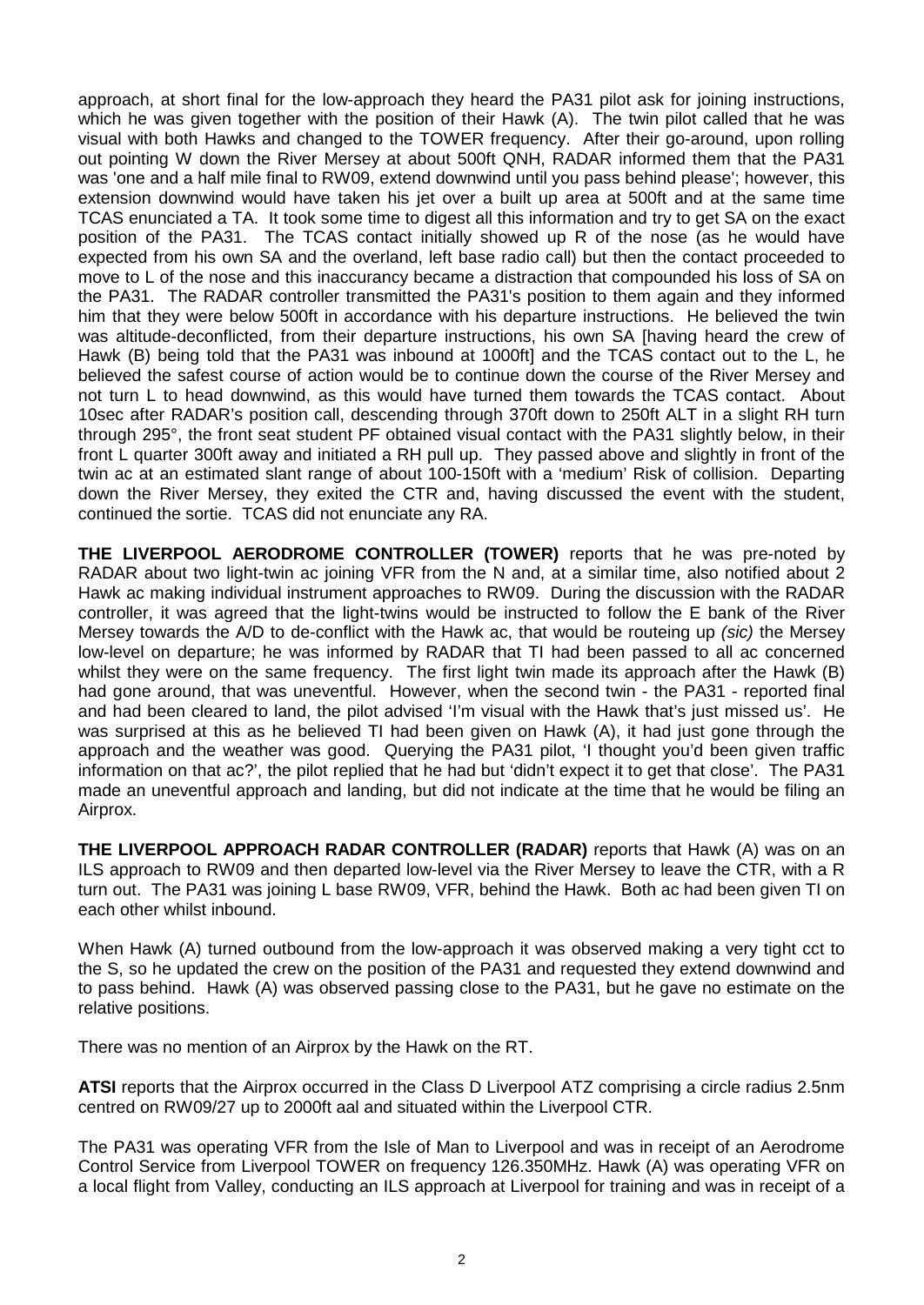service from Liverpool Radar on 119.850MHz. Hawk (B) was also conducting ILS training with Liverpool Radar and was ahead of Hawk (A) in the approach sequence.

The Liverpool METARs were:

0950Z 07008KT 040V100 9999 FEW035 SCT045 13/06 Q1011= 1020Z 05009KT 9999 FEW035 BKN046 14/05 Q1011=

At 0942:00, the crew of Hawk (A) contacted Liverpool RADAR for a practice ILS approach and was instructed to squawk A0262. Hawk (A) was identified and given a clearance to enter CAS, heading 120° at 3000ft. At 0944:00, Liverpool RADAR issued a clearance to the PA31 pilot to enter the CTR via SEAFORTH, VFR, not above 2000ft for RW09. At 0944:10, the crew of Hawk (A) was instructed to turn R heading 150°. At 0946:50, Hawk (A) was instructed to turn L onto a heading of 120° to close the LLZ from the L and descend to 2500ft.

At 0947:20, Hawk (B) was on final approach for RW09 and the crew was given clearance for a low approach and go-around with a RH turn out. At 0948:20, the crew of Hawk (A) reported LLZ established and was instructed to descend with the glidepath. The Liverpool RADAR controller informed the crew of Hawk (A) that there was a company Hawk (B) on short final that would be turning R up the Mersey. The crew of Hawk (A) replied, "*copied I'll be requesting the same departure clearance";* the crew of Hawk (A) was instructed that after the go-around the clearance would be VFR not above 1500ft up the Mersey, direction of turn to be advised but that it was likely to be a R turn.

At 0949:00, Hawk (A) was advised about the PA31, *"..joining down the river.. towards L base you happy to..be low level up the river initially 'til you've passed him".* The crew of Hawk (A) acknowledged the transmission and stated that they would be, *"..not above 500 feet".*

At 0950:00, the PA31 pilot advised that he was entering the zone at SEAFORTH routeing to Garston Docks with the A/D in sight and that he had copied, *"..the Hawk traffic coming down the Mersey".*

At 0950:00, Hawk (B) had turned R after the go-around and was over the S bank of the River Mersey. Hawk (B) then proceeded westbound and followed the western bank of the Mersey, crossing the extended centre-line 2.7nm W of the airfield, ahead of Hawk (A) who was at 1800ft on final approach.

At 0950:10, the crew of Hawk (B) was passed TI on Hawk (A) on final and informed that the PA31 was, "..*at..the mouth of the river inbound to the field VFR at a thousand feet".*

At 0951:10, the crew of Hawk (A) was given clearance for a low approach and go around with a R turn. The PA31 pilot was given updated TI on Hawk (A) and informed that Hawk (A) would be going around before making a R turn to route up the river at low-level. The pilot of the PA31 replied that he was visual with Hawk (A). The PA31 pilot was instructed to contact Liverpool TOWER on 126.350MHz. The PA31 pilot reported visual with Hawk (A) on contact with TOWER and was instructed to report final number 2.

At 0953:50 Hawk (A) reported, "[Hawk (A) C/S] *on the go-around low approach..below 5 hundred feet over the Mersey"* and was informed by the Liverpool RADAR controller, *"..roger the Piper twins*  [the PA31] *on a 1 and a half mile final to runway 0-9 so if you just continue downwind until you pass behind it please".* There was no reply from the crew of Hawk (A) and the controller asked if he had copied the instruction. The crew of Hawk (A) replied, "*....copied but we're below..5 hundred feet up the Mersey".*

At 0954:05, Hawk (A) had turned further R and was converging with the FAT 0.8nm to the SW of the A/D, close to the eastern bank of the Mersey.

[UKAB Note: The Prestwick System radar recording shows that at 0954:02, the PA31 was on final approach, about midstream, indicating 500ft Mode C (1013hPa) while Hawk (A) was S of the FAT to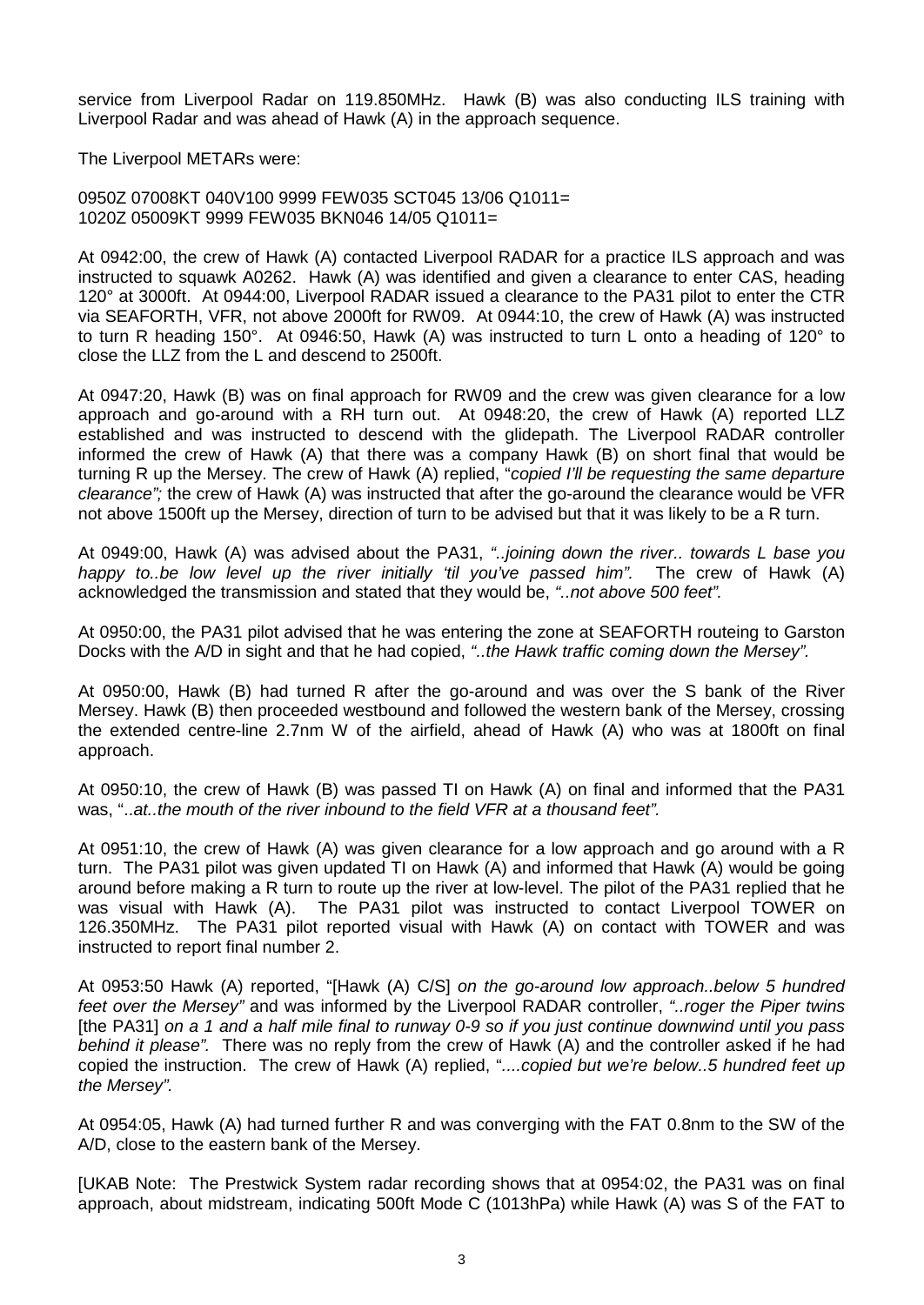RW09 NW bound at a range of 1.6nm from the PA31, that is also indicating 500ft Mode C (1013hPa). At 0954:10, the two ac close to a range of 0·7nm, with both ac indicating 400ft Mode C. Hawk (A) crosses ahead of the PA31 from  $R - L$ , just after 0954:16, indicating 400ft, with the PA31 also shown at 400ft 0·3nm to the WSW, however, the position of the Hawk may be inexact due to 'track jitter'. Hawk (A) is then shown at 0954:20, about 2nm W of the Airport, N of the CL, indicating 800ft Mode C before subsequently climbing to 1200ft Mode C as the ac transits downstream.]

The PA31 pilot reported to the Liverpool ADC that he was, "*visual with that Hawk* [(A)] *that's just about hit us".* The written report from the pilot of the PA31 stated that he had seen Hawk (A) as it conducted the go-around but lost sight of it as it turned downwind. When the PA31 was on final at 300ft, Hawk (A) crossed in front of the PA31 from R-L, about 100m away and 50-100ft above the PA31 climbing.

The written report from the pilot of Hawk (A) states that he had heard the TI passed to Hawk (B) on the PA31 and believed that the PA31 was at 1000ft. The report also states that the controller informed the pilot of Hawk (A) that the PA31 was on a 1½nm final and that he was instructed to continue downwind until he passed behind it. The report states that extending downwind would have taken the ac over a built up area at 500ft. It also states that TCAS gave a TA on the PA31, which initially showed the PA31 to be R of Hawk (A) and then changed to the L, which caused the pilot to lose SA. The pilot was reluctant to turn to the L towards the contact and, in the belief that he was height deconflicted against the PA31, the pilot of Hawk (A) continued down the Mersey. The student PF became visual with the PA31 front left and slightly below and initiated a RH pull up. Hawk (A) passed slightly in front of the PA31 at an estimated slant range of approx 100-150ft.

The Liverpool RADAR controller stated that Hawk (A) conducted a much tighter cct following the goaround than he expected. Although nothing is laid down in unit instructions regarding the size of the cct pattern, the controller expected that Hawk (A) would follow a similar pattern to that flown by Hawk (B) previously. The controller stated that Hawks operate there about every 2 weeks and that standard procedure is to retain the ac on the APPROACH frequency and pass TI as required.

The Liverpool TOWER controller stated that he lost sight of Hawk (A) after it turned crosswind. The controller was looking out of the window at the time of the incident but did not see the confliction with the PA31. The TOWER controller had only recently obtained a unit endorsement and, despite being an experienced Military controller, had not seen that particular situation before.

Both aircraft were operating VFR in Class D CAS. CAP 493, The Manual of Air Traffic Services Part 1, Section 3, Chapter 4, Paragraph 3.1 states:

'Instructions issued to VFR flights in Class D airspace are mandatory. These may comprise routeing instructions, visual holding instructions, level restrictions, and information on collision hazards, in order to establish a safe, orderly and expeditious flow of traffic and to provide for the effective management of overall ATC workload.'

When Hawk (B) made the approach and go-around to RW09 the cct flown followed the S and then the W bank of the Mersey and the Liverpool RADAR controller expected that Hawk (A) would conduct the go-around and subsequent cct in a similar manner. This may have been reinforced by Hawk (A) requesting the "*same departure clearance*" as Hawk (B). If Hawk (A) had followed a similar cct pattern to Hawk (B) it is very unlikely that a confliction with the PA31 would have occurred so it is likely that the controller did not expect Hawk (A) and the PA31 to interact.

The Liverpool RADAR controller gave TI to Hawk (A) prior to the go-around stating that the PA31 was joining down the river and requested that Hawk (A) remain low-level until past the PA31. The TI was not updated until after Hawk (A) conducted the go-around when the PA31 was on a 1½nm final, nor were positive instructions given to Hawk (A) prior to the go-around to ensure that the cct pattern conducted did not bring it into conflict with the PA31.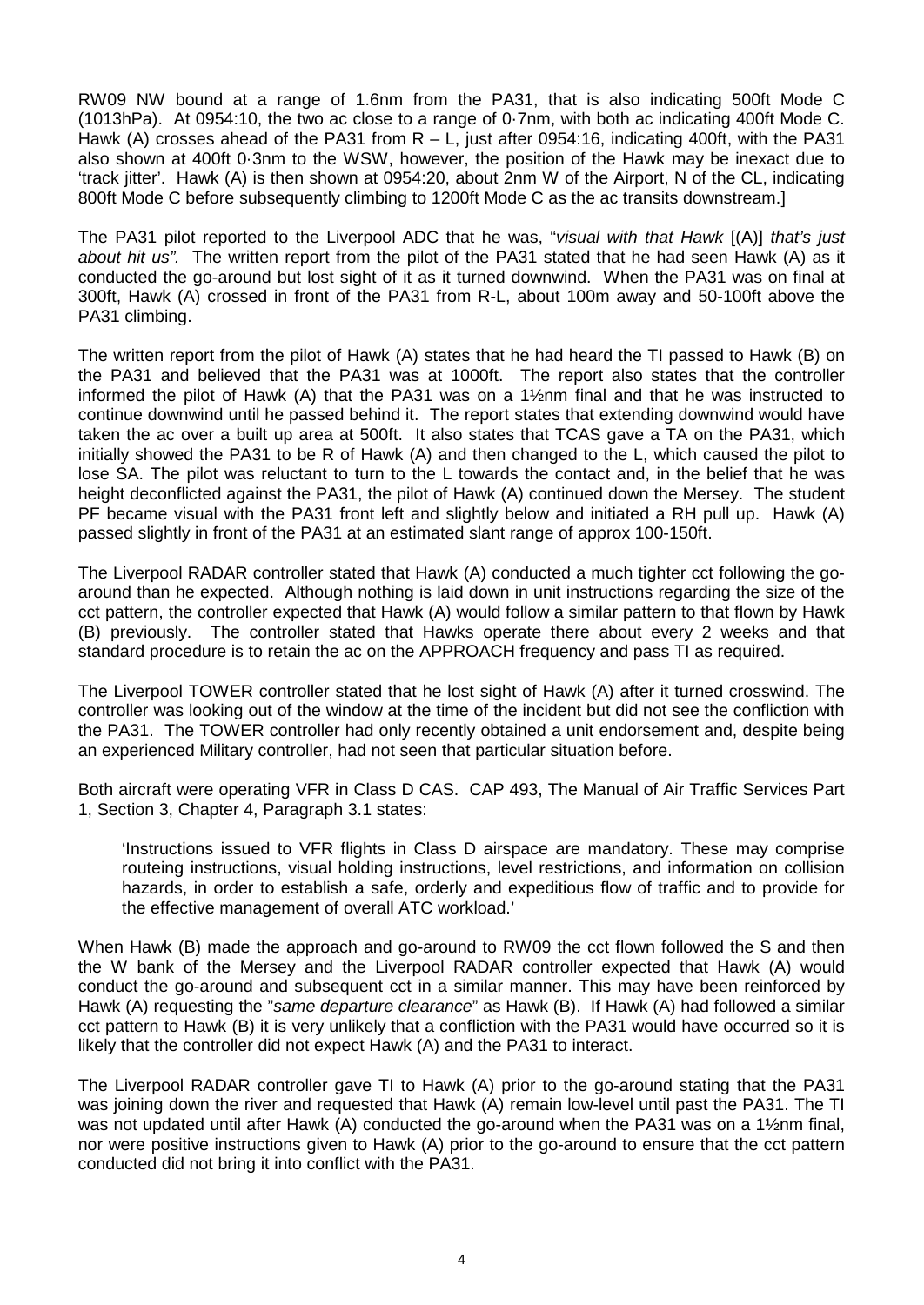When RADAR saw that the cct conducted by Hawk (A) was much tighter than anticipated, the position of the PA31 was passed (1½nm final) together with the instruction to continue downwind until Hawk (A) had passed the PA31. The pilot of Hawk (A) did not follow the controller's instruction due to the belief that the instruction would take the ac over a built up area at 500ft (although at the time the instruction was issued Hawk (A) was close to the eastern bank of the Mersey while the PA31 was above the centre of the river – continuing downwind as instructed would have taken Hawk (A) behind the PA31 before reaching the western bank of the Mersey). As Hawk (A) continued the R turn the geometry of the situation changed so that where the PA31 had been to the R of Hawk (A) it changed to the  $L -$  as indicated by the TCAS, which made the pilot reluctant to turn to the  $L$ downwind.

The pilot of Hawk (A) did not have the PA31 in sight and made an incorrect assumption that he was height deconflicted from the PA31 based on the TI passed to the other Hawk (B) stating that the PA31 was at 1000ft. The pilot of Hawk (A) was not passed altitude information on the PA31 but at 1½nm final, the PA31 could reasonably be expected to be approximately 450ft aal, descending to land.

The Rules of the Air Regulations 2007, Rule13 states:

'(1) An aircraft landing or on its final approach to land shall have the right-of-way over other aircraft in flight or on the ground or water.

(2) An aircraft shall not overtake or cut in front of another aircraft on its final approach to land.'

Hawk (A) crossed the FAT approximately 1nm W of the threshold RW09 at 300ft whilst the PA31 was on final approach 1nm W of the threshold at 300ft.

On his first call to TOWER, the PA31 pilot reported having Hawk (A) in sight; however, he did not inform TOWER when he lost sight of it, and therefore TOWER was not prompted to update the TI to assist the pilot of the PA31 to 'see and avoid'.

As Hawk (A) was on RADAR's frequency the pilot did not hear TOWER's instruction to the PA31 to position number 2 to Hawk (A), which may have alerted the pilot of Hawk (A) to the relative position of the PA31 and given an indication that the PA31 was descending on final approach.

Despite PDs from Valley being a regular occurrence at Liverpool Airport, the newly validated TOWER controller had not seen the scenario before. When Hawk (A) conducted the go-around the TOWER controller did not see the subsequent cct and was therefore unaware of the resulting confliction with the PA31. A discussion before validation may have prompted improved awareness by the TOWER controller to the potential issues encountered when integrating military training traffic with other traffic approaching to land and encouraged more vigilant monitoring of the situation and resultant updates in TI.

The Airprox occurred in the Liverpool Airport ATZ, when Hawk (A) flew into conflict with the PA31.

Contributing factors were considered to be:

RADAR expected the cct flown by the pilot of Hawk (A) to mimic that flown by Hawk (B) but did not provide positive instruction to ensure that this was the case.

The crew of Hawk (A) did not comply with RADAR's instruction to continue downwind until past the PA31.

The crew of Hawk (A) believed that following the Mersey instead of following the controller's instructions was a safer course of action due to the incorrect belief that Hawk (A) was height deconflicted from the PA31, and a loss of SA regarding the position of the PA31.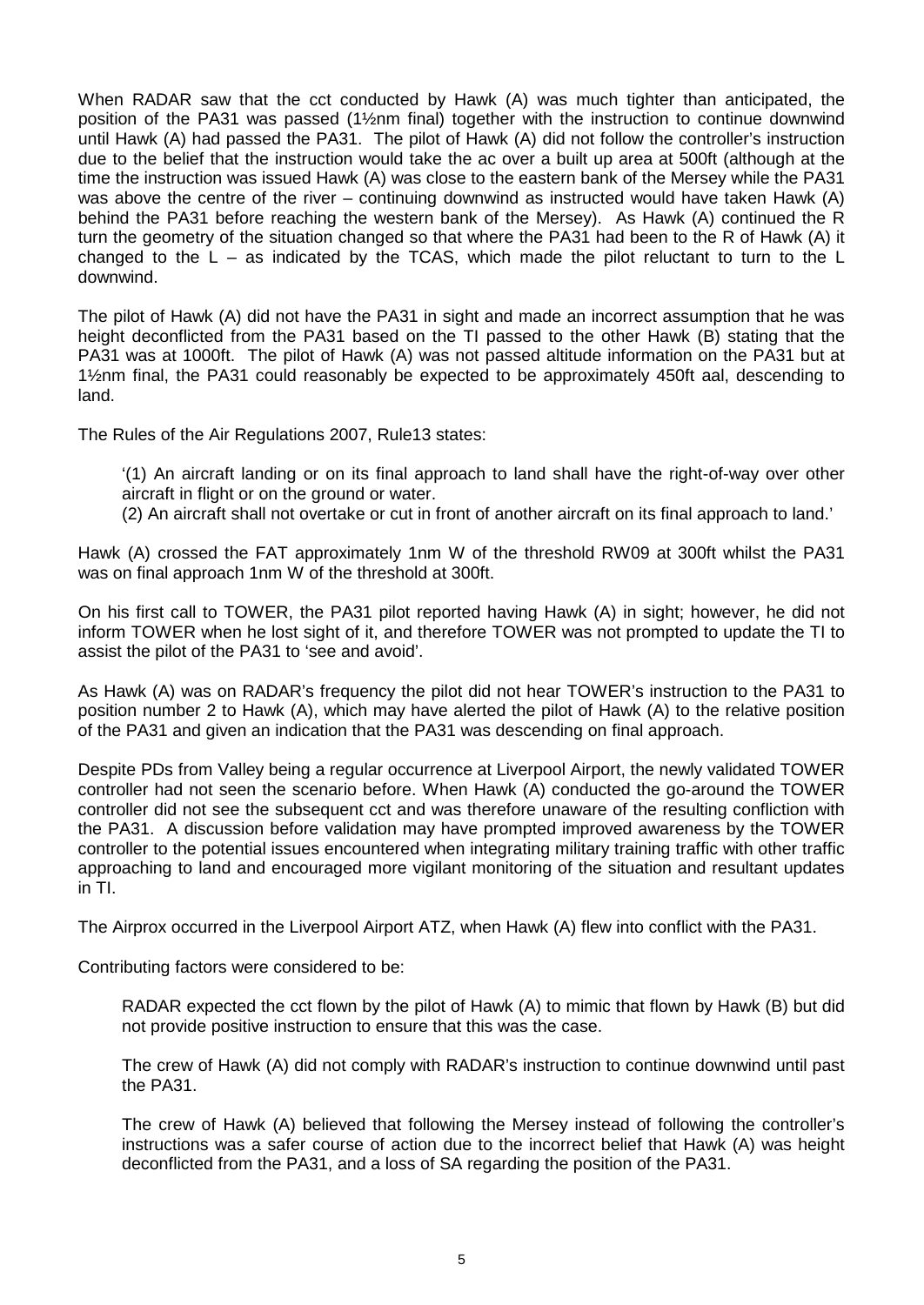Hawk (A) and the PA31 were on two different frequencies whilst operating in the ATZ, which reduced the SA for the pilots of both ac.

The TOWER controller was not aware that the PA31 had lost sight of Hawk (A) or that the crew of Hawk (A) was conducting a tighter than expected cct and did not pass updated TI to the PA31 pilot.

Recommendations:

It is recommended that Liverpool ATC review their procedures for traffic conducting go-arounds for training purposes and give consideration to ensuring that all ac operating in the ATZ are transferred to the TOWER controller.

It is recommended that Liverpool ATC ensure that PDs by Hawk ac from Valley are discussed as part of unit training prior to validation.

The unit has accepted these recommendations and will progress them accordingly.

**HQ AIR (TRG)** comments that the crew of Hawk (A) were instructed to continue downwind until clear of the PA31 but did not read this back. Their initial lack of response suggests they were preoccupied with other tasks and their subsequent transmissions suggest that they believed their altitude would keep them clear of the traffic; they clearly did not assimilate the TI regarding the PA31's position and therefore its proximity. Indeed, given the proximity of Liverpool airport to the River Mersey, there was always going to be a potential conflict on the extended RW centreline as the PA31 turned in. The crew also seem to have been preoccupied with the TCAS display, possibly at the expense of their lookout. It is well known that TCAS azimuth information is unreliable and should not be used for taking lateral deconfliction, as this Airprox highlights all too well. Furthermore, the crew's concern about overflight of built-up areas was allowed to over-ride compliance with ATC instructions in CAS and deconfliction with the PA31. Extending to the W bank before turning would have removed the collision potential and should have been the instinctive response to their concerns, assuming that the TI had been fully assimilated. However, their apparent preoccupation with TCAS appears to have prevented such an option being completed.

## **PART B: SUMMARY OF THE BOARD'S DISCUSSIONS**

Information available included reports from the pilots of both ac, transcripts of the relevant RT frequencies, radar video recordings, reports from the air traffic controllers involved and reports from the appropriate ATC and operating authorities.

This Airprox developed very quickly as Hawk (A) was departing after completing the go-around and the PA31 turned onto final for RW09. Members discussed the efficacy of ac completing approaches on different frequencies in close proximity, as it denied the TOWER controller positive RT contact with the crew if things went awry whilst they flying were through the visual cct area in contact with RADAR. Conversely, if the Hawks had been switched to TOWER, the high relative speed of the jet training ac meant they would be with TOWER for a very short period indeed and the added complexity of switching frequency twice, increasing the potential for error, weighed against the practice.

The PA31 pilot's report shows that whilst he was on L base he was aware of what Hawk (A) was doing from previous TI and saw the jet execute the low approach to RW09, but had subsequently lost sight of Hawk (A) during the go-around as it departed in the vicinity of the downwind leg. Consequently, the PA31 pilot did not see Hawk (A) until 1·5nm final when it crossed ahead of his ac climbing from R to L. Similarly, TOWER had also lost sight of Hawk (A) after it turned crosswind, but unaware that the PA31 pilot had also lost sight of the jet, the controller had focussed his attention elsewhere and had not observed the close quarters situation. Consequently, as TOWER had not tracked the progress of Hawk (A) the controller did not recognise that it had turned tight outbound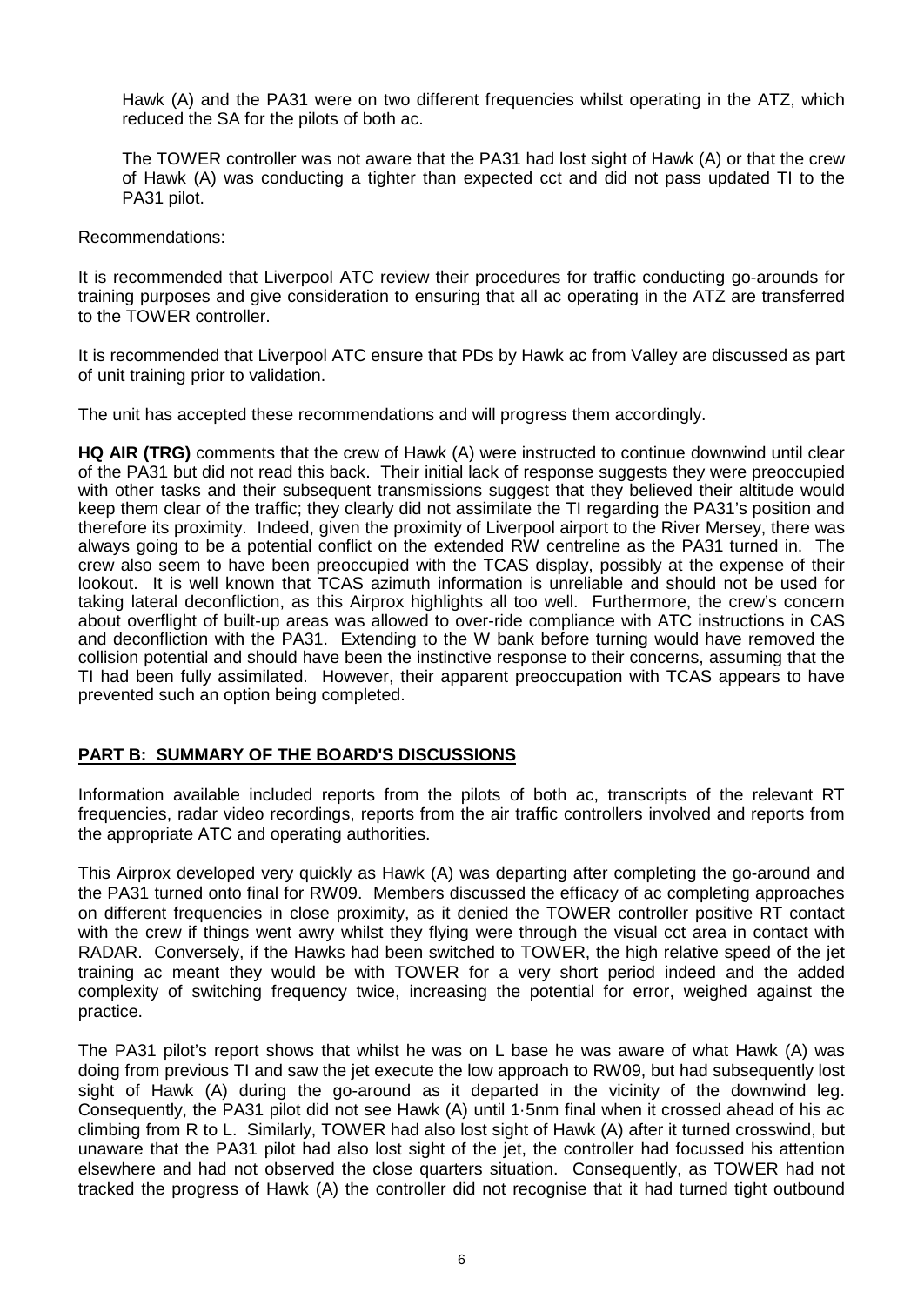onto a conflicting course with the PA31 on final. Therefore, he would have been unable to offer an immediate update of the Hawk's position if the PA31 pilot had asked for it. In the Board's view, neither the PA31 pilot nor TOWER had any effective influence over the outcome of this Airprox.

However, RADAR reports he had seen Hawk (A) making a very tight cct to the S, as reflected on the radar recording, so the controller had reiterated further TI on the position of the PA31, "..*on a 1 and a half mile final…"* and instructed Hawk (A)'s crew to, *"..just continue downwind until you pass behind it..".* With no immediate reply from the crew of Hawk (A), Members postulated whether the controller should have pressed for an accurate read back as the crew's eventual answer, "*..copied but we're below..5 hundred feet up the Mersey",* did not make it obvious that they had not spotted the PA31 or that they would pass astern of it*.* Members debated whether this lack of a read back was a factor and it was noted that if pilots are unable to comply with the clearance issued they must say so, but a CAT pilot Member did not perceive that there were grounds for the RADAR controller to question the Hawk crew's understanding at that stage. This all occurred less than 30sec before the CPA and the Hawk QFI's laudably frank account made it plain that he perceived that the PA31 was further away from the Airport at 1000ft amsl. This, coupled with the reply, suggested that he believed they would be vertically separated if he remained at low-level, but it was evident from his report that he had lost SA on the position and altitude of the PA31, which at 1½nm final to land would plainly be descending below 450ft. Members noted the QFI's overt concern at passing over built up areas at 500ft, which he reports is why had not extended downwind to the W bank of the Mersey. However, the Board recognised that this was a self-imposed limitation; RADAR's departure instructions to the crew of Hawk (A) out of the Class D CTR were *"..it should be a right turn..VFR not above 1 thousand 5 hundred feet up the Mersey",* so as long as Hawk (A) stayed out of the way by remaining S of the FAT until it they were visual with the PA31 and continued downwind as instructed, they could climb clear of the PA31 to a maximum of 1500ft QNH.

Here the PA31 on final had right-of-way and the crew of Hawk (A) had been given TI about it by RADAR twice, before and after the go-around. Although ATSI reports that positive instructions were not given to ensure that their cct pattern did not result in a conflict with the PA31, in the Board's view, RADAR's TI and instructions were sufficient to enable the crew of Hawk (A) to remain clear of the approaching PA31 on final, maintaining their own separation as appropriate astern. However, it was at this point that TCAS also came into the equation and unusually created more confusion in the cockpit of Hawk (A). Pilot Members agreed with the HQ Air (Trg) Member's view that the QFI had spent too much time on trying to reconcile his mental air picture with what he could see on TCAS, rather than scanning visually for the PA31. The Board was well aware of the inherent unreliability of TCAS in azimuth, but it seemed to pilot Members that the QFI had elected to manoeuvre on the basis of the displayed relative position of the PA31 and his belief that there was altitude deconfliction, which was most unwise. If the crew of Hawk (A) had continued downwind as instructed and not attempted to cut through the FAT until they had sighted the PA31 visually the conflict would not have occurred. The Board concluded therefore, that the Cause of this Airprox was that the crew of Hawk (A) did not comply with ATC instructions and flew into conflict with the PA31.

Turning to the inherent Risk, the radar recording shows that the Hawk turned mid channel to pass through the FAT and both ac indicated the same level just before they passed. Without the benefit of TCAS, the PA31 pilot had seen the Hawk only as it was crossing ahead and 50-100ft above his ac and too late to take any avoiding action. Confused by their own TCAS display, which nonetheless seemed to have shown the crew where to look for the PA31, the PF finally saw the descending PA31 slightly below, in their front L quarter a mere 300ft away whilst they were descending towards it. To avoid the PA31, the student pilot in the Hawk front seat pulled up to the R and they passed slightly in front of, and above, the twin. Both pilots' written reports broadly concurred that the minimum horizontal separation was between 50-100m and the radar recording confirmed that horizontal separation was less than 0·3nm; however, the Board was briefed that given the associated track jitter of the Hawk contact, the separation was probably closer to that of the pilots' accounts.

This was plainly a Risk-bearing Airprox, but as to the degree of Risk some Members opined that the avoiding action taken by the Hawk crew was just in time to be effective in forestalling a collision, albeit that safety had not been assured. However a civilian GA pilot Member was concerned at the